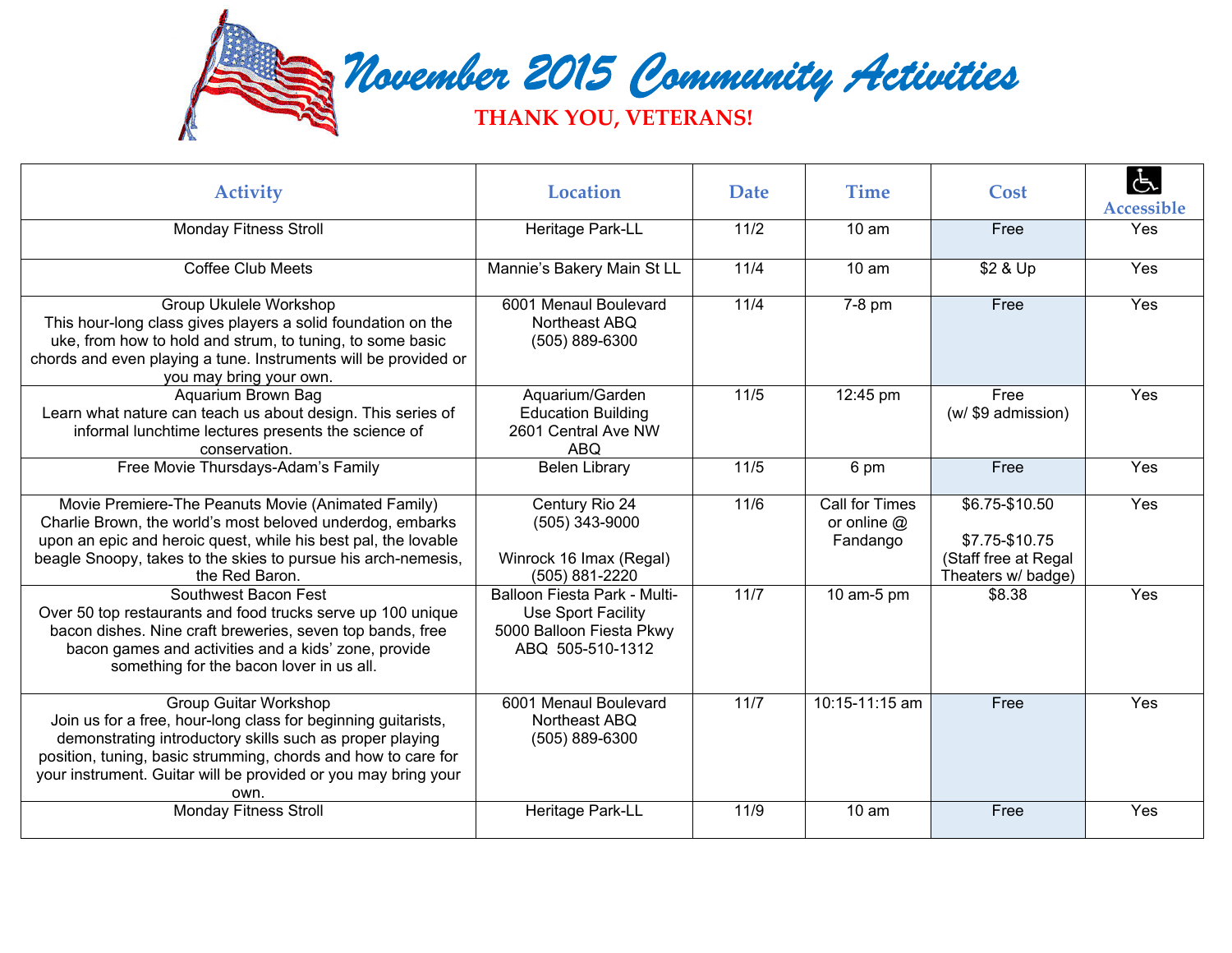| <b>Activity</b>                                                                                                                                                                                                                                                                                   | <b>Location</b>                                                                                                                                  | <b>Date</b> | <b>Time</b>                                 | Cost                                                                             | $\dot{a}$<br>Accessible                    |
|---------------------------------------------------------------------------------------------------------------------------------------------------------------------------------------------------------------------------------------------------------------------------------------------------|--------------------------------------------------------------------------------------------------------------------------------------------------|-------------|---------------------------------------------|----------------------------------------------------------------------------------|--------------------------------------------|
| Lunch Bunch Meets at Dave & Busters<br>With Dave & Buster's Eat & Play Combo, choose one of eight<br>entrées and get a \$10 Game Card for only \$16.99*. (The Eat &<br>Play Combo is available Sun-Thurs Open to Close, Friday and<br>Saturday until 5 pm.)                                       | 2100 Louisiana Blvd NE,<br>Albuquerque, NM 87110<br>(505) 348-5157                                                                               | 11/10       | $12 \text{ pm}$                             | \$16.99                                                                          | Yes                                        |
| Coffee Club Meets                                                                                                                                                                                                                                                                                 | Rio Grande Diner-Belen                                                                                                                           | 11/11       | 10 am                                       | \$2 & Up                                                                         | Yes                                        |
| 12th Annual Veterans' Day Parade                                                                                                                                                                                                                                                                  | <b>Bullhead Park to Veterans</b><br>Hospital to Gibson; E to<br>Louisiana then N to NMVM<br>Park (505) 681-9971                                  | 11/11       | $9$ am $-10$ am                             | Free                                                                             | Yes                                        |
| Free Movie Thursdays-Hot Pursuit                                                                                                                                                                                                                                                                  | <b>Belen Library</b>                                                                                                                             | 11/12       | 6 pm                                        | Free                                                                             | Yes                                        |
| Bi-weekly Extravaganza                                                                                                                                                                                                                                                                            | Dion's LL                                                                                                                                        | 11/13       | 12 pm                                       | \$8 & Up                                                                         | Yes                                        |
| Movie Premiere-Love the Coopers (Comedy)<br>Love the Coopers follows the Cooper clan as 4 generations of<br>extended family come together for their annual Christmas Eve<br>celebration. As the evening unfolds, a series of unexpected<br>visitors & unlikely events turn the night upside down. | Century Rio 24<br>(505) 343-9000<br>Winrock 16 Imax (Regal)<br>(505) 881-2220                                                                    | 11/13       | Call for Times<br>or online $@$<br>Fandango | $$6.75 - $10.50$<br>\$7.75-\$10.75<br>(Staff free at Regal<br>Theaters w/ badge) | Yes                                        |
| Art in the Afternoon: National Institute of Flamenco<br>Join us for live music, food and Art in the Afternoon!<br>Performances by: Niños y Teeños Flamencos, Alma Flamenca,<br>UNM Flamenco Ensemble, Tierra Adentro of New Mexico<br>Dance, and Music Ensembles                                  | Albuquerque Museum of Art<br>& History<br>2000 Mountain NW                                                                                       | 11/14       | 2-5 pm                                      | Free                                                                             | Yes                                        |
| <b>Monday Fitness Stroll</b>                                                                                                                                                                                                                                                                      | ABQ Mall (Meet at Fountain)                                                                                                                      | 11/16       | 10 am                                       | Free                                                                             | Yes                                        |
| 28th Annual Festival of The Cranes<br>Six great days of workshops, tours, lectures, hikes and special<br>activities, our popular Expo Tent and Wildlife Exhibitions.                                                                                                                              | Bosque del Apache National<br>Wildlife Refuge<br>575-835-1828<br>www.friendsofthebosque.org                                                      | 11/17-1122  | See Schedule<br>online for times            | Varies<br>(Look online for<br>workshop/tour<br>prices)                           | Limited<br>Accessibility<br>(See schedule) |
| <b>Coffee Club Meets</b>                                                                                                                                                                                                                                                                          | Starbucks LL                                                                                                                                     | 11/18       | 10 am                                       | \$1.95                                                                           | Yes                                        |
| Free Movie Thursdays-Dolphin's Tale                                                                                                                                                                                                                                                               | <b>Belen Library</b>                                                                                                                             | 11/19       | 6 pm                                        | Free                                                                             | Yes                                        |
| Salud y Sabor: Guatemala<br>Partnership between the Agri-cultura Network, Street Food<br>Institute, & the NHCC, is a free evening of food, art, &<br>entertainment aimed at providing families with an opportunity to<br>connect around nutrition, cooking, healthy lifestyles, & culture.        | <b>Domenici Education Building</b><br>Nat Hispanic Cultural Center<br>1701 4th Street SW ABQ<br>505/246-2261, x167 or<br>ElenaD.Baca@state.nm.us | 11/19       | 5:30-7:30 pm                                | Free                                                                             | Yes                                        |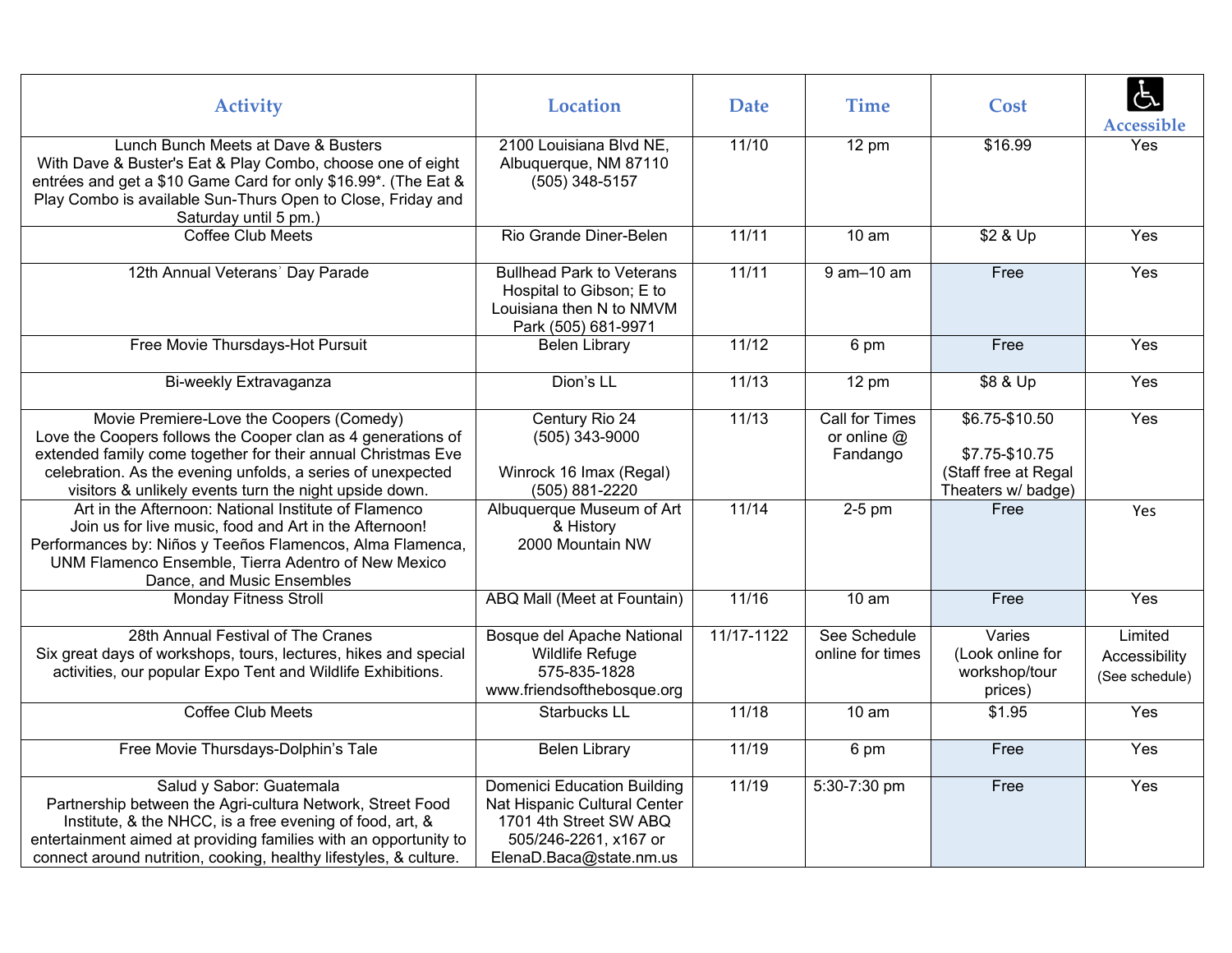| <b>Activity</b>                                                                                                                                                                                                                                                                                                                                                                  | <b>Location</b>                                                                         | <b>Date</b>                 | <b>Time</b>                                        | Cost                                                                           | <b>Accessible</b> |
|----------------------------------------------------------------------------------------------------------------------------------------------------------------------------------------------------------------------------------------------------------------------------------------------------------------------------------------------------------------------------------|-----------------------------------------------------------------------------------------|-----------------------------|----------------------------------------------------|--------------------------------------------------------------------------------|-------------------|
| <b>Monday Fitness Stroll</b>                                                                                                                                                                                                                                                                                                                                                     | Coronado Mall<br>Meet at Food Ct                                                        | 11/23                       | 10 <sub>am</sub>                                   | Free                                                                           | Yes               |
| <b>Coffee Club Meets</b>                                                                                                                                                                                                                                                                                                                                                         | Donut King Belen                                                                        | 11/25                       | 10 <sub>am</sub>                                   | \$1.75                                                                         | Yes               |
| Movie Premiere-Creed (Drama)<br>Adonis Johnson (Michael B. Jordan) never knew his famous<br>father, boxing champion Apollo Creed, who died before Adonis<br>was born. However, boxing is in his blood, so he seeks out<br>Rocky Balboa (Sylvester Stallone) and asks the retired champ<br>to be his trainer.                                                                     | Century Rio 24<br>(505) 343-9000<br>Winrock 16 Imax (Regal)<br>(505) 881-2220           | 11/25                       | <b>Call for Times</b><br>or online $@$<br>Fandango | \$6.75-\$10.50<br>\$7.75-\$10.75<br>(Staff free at Regal<br>Theaters w/ badge) | Yes               |
| A Night in the 40s: Big Band Swing                                                                                                                                                                                                                                                                                                                                               | NM Veterans' Memorial<br>Visitor Center 1100<br>Louisiana Blvd SE ABQ<br>(505) 256-2042 | 11/28                       | 7 pm                                               | Free                                                                           | Yes               |
| 27th Annual Winter Spanish Market<br>Traditional and innovative Spanish Colonial art, featuring over<br>100 artists (adult and youth), music, food and more. Now in its<br>third year in Albuquerque, this two day event allows the public<br>to interact personally with extraordinary artist, view their work,<br>and observe demonstrations of 400 years of Hispanic culture. | Hotel Albuquerque<br>Old Town<br>800 Rio Grande Blvd NW<br>505-982-2226                 | 11/27/11/28                 | Friday 2-9pm,<br>Saturday 9am-<br>5pm              | $$6 - $10$                                                                     | Yes               |
| Rio Grande Arts & Crafts Festival: Holiday Show<br>Here, shoppers can find the most memorable and original gifts<br>for everyone on their list, whether it's a whimsical piece of<br>pottery, a handmade leather belt, one-of-a-kind jewelry, a cool<br>photograph or a striking piece of fine art.                                                                              | Lujan Exhibit Complex at<br>Expo NM<br>300 San Pedro Dr NE, ABQ<br>505-292-7457         | 11/27-11/29                 | 10am-5pm                                           | \$7<br>(\$9 for all 3 days)                                                    | Yes               |
| Bi-weekly Extravaganza                                                                                                                                                                                                                                                                                                                                                           | Dion's LL                                                                               | 11/27                       | 12 pm                                              | \$8 & Up                                                                       | Yes               |
| <b>Monday Fitness Stroll</b>                                                                                                                                                                                                                                                                                                                                                     | Cottonwood Mall<br>Meet at Ulta                                                         | 11/30                       | 10 <sub>am</sub>                                   | Free                                                                           | Yes               |
| <b>River of Lights</b><br>Enjoy the magic of dazzling holiday displays, live music, the<br>miniature railroad, and hot food & drinks. Supper with Santa, &<br>Holiday Nature Crafts on select evenings!                                                                                                                                                                          | ABQ Bio Park Botanic<br>Garden<br>2601 Central NW                                       | 11/28-11/30<br>And thru Dec | 6-9:30 pm                                          | \$12                                                                           | Yes               |